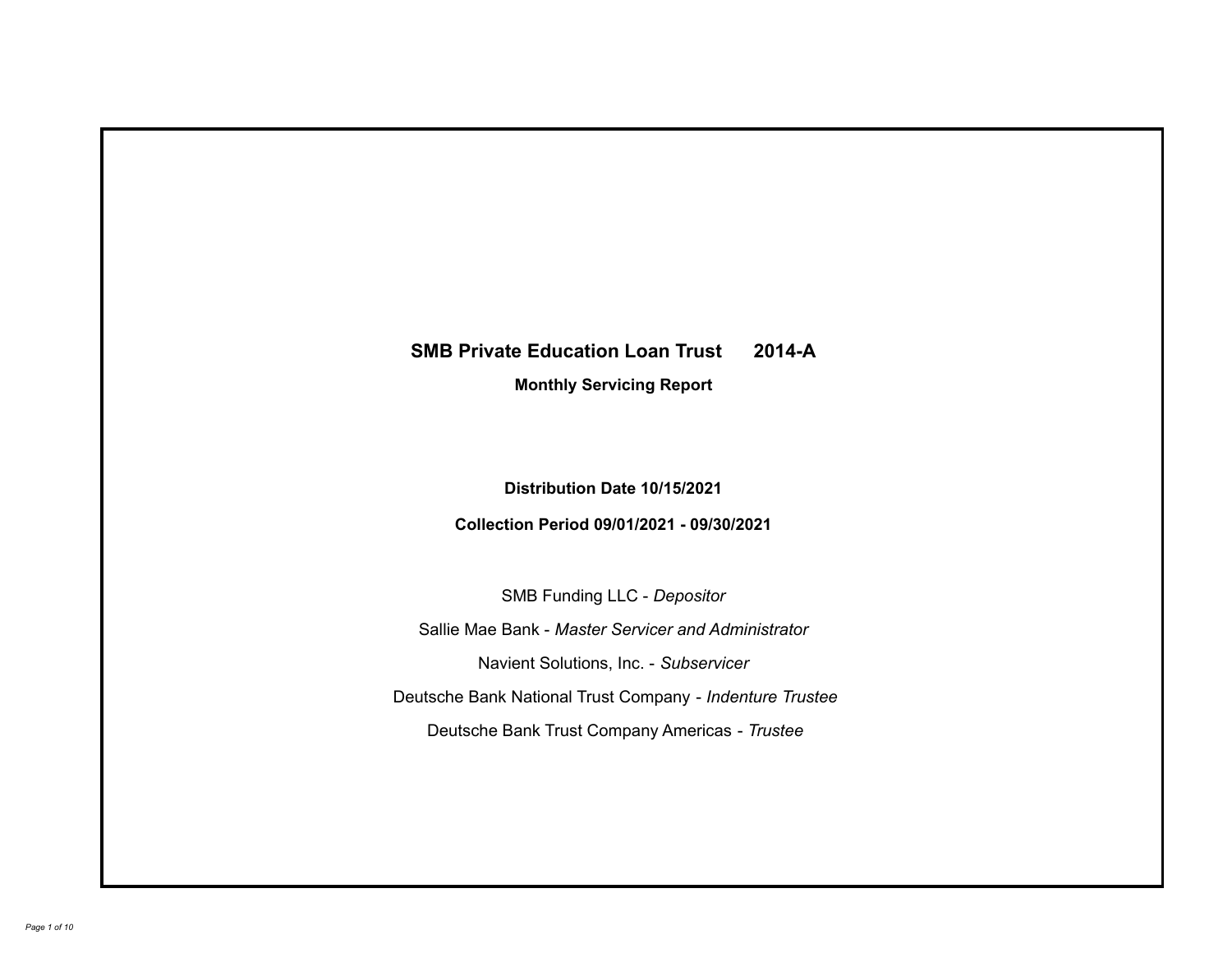| Α | <b>Student Loan Portfolio Characteristics</b>   |                   | 08/07/2014       | 08/31/2021       | 09/30/2021       |
|---|-------------------------------------------------|-------------------|------------------|------------------|------------------|
|   | <b>Principal Balance</b>                        |                   | \$361,523,983.59 | \$124,534,901.88 | \$122,638,649.41 |
|   | Interest to be Capitalized Balance              |                   | 17,313,307.43    | 1,705,176.30     | 1,633,209.83     |
|   | Pool Balance                                    |                   | \$378,837,291.02 | \$126,240,078.18 | \$124,271,859.24 |
|   | Weighted Average Coupon (WAC)                   |                   | 7.81%            | 7.79%            | 7.80%            |
|   | Weighted Average Remaining Term                 |                   | 138.29           | 182.10           | 182.51           |
|   | Number of Loans                                 |                   | 33,555           | 11,392           | 11,225           |
|   | Number of Borrowers                             |                   | 26,651           | 8,962            | 8,819            |
|   | Pool Factor                                     |                   |                  | 0.333230337      | 0.328034917      |
|   | Since Issued Total Constant Prepayment Rate (1) |                   |                  | 6.75%            | 6.67%            |
| B | <b>Debt Securities</b>                          | <b>Cusip/Isin</b> | 09/15/2021       |                  | 10/15/2021       |
|   | A <sub>3</sub>                                  | 784456AD7         | \$47,688,151.51  |                  | \$45,703,366.88  |
|   | B                                               | 784456AE5         | \$36,000,000.00  |                  | \$36,000,000.00  |
|   | C                                               | 784456AF2         | \$42,000,000.00  |                  | \$42,000,000.00  |
|   |                                                 |                   |                  |                  |                  |
| C | <b>Certificates</b>                             | <b>Cusip/Isin</b> | 09/15/2021       |                  | 10/15/2021       |
|   | <b>Excess Distribution</b>                      | 784456105         | \$100,000.00     |                  | \$100,000.00     |
|   |                                                 |                   |                  |                  |                  |
| D | <b>Account Balances</b>                         |                   | 09/15/2021       |                  | 10/15/2021       |
|   | Reserve Account Balance                         |                   | \$958,735.00     |                  | \$958,735.00     |
|   |                                                 |                   |                  |                  |                  |
| E | <b>Asset / Liability</b>                        |                   | 09/15/2021       |                  | 10/15/2021       |
|   | Overcollateralization Percentage *              |                   | 33.71%           |                  | 34.25%           |
|   | Specified Overcollateralization Amount *        |                   | \$42,184,330.00  |                  | \$42,184,330.00  |

\* Based on the Rated debt securities (Class A and Class B Bonds)

(1) Since Issued Total CPR calculations found in monthly servicing reports issued on or prior to September 15, 2015 originally included loans that were removed from the pool by the sponsor because they became ineligible for the pool between the cut-off date and settlement date. On October 5, 2015, Since Issued Total CPR calculations were revised to exclude these loans and all prior monthly servicing reports were restated. *For additional information, see 'Since Issued CPR Methodology' found in section VIII of this report.*

Actual Overcollateralization Amount \* \$42,551,926.67

\$42,568,492.36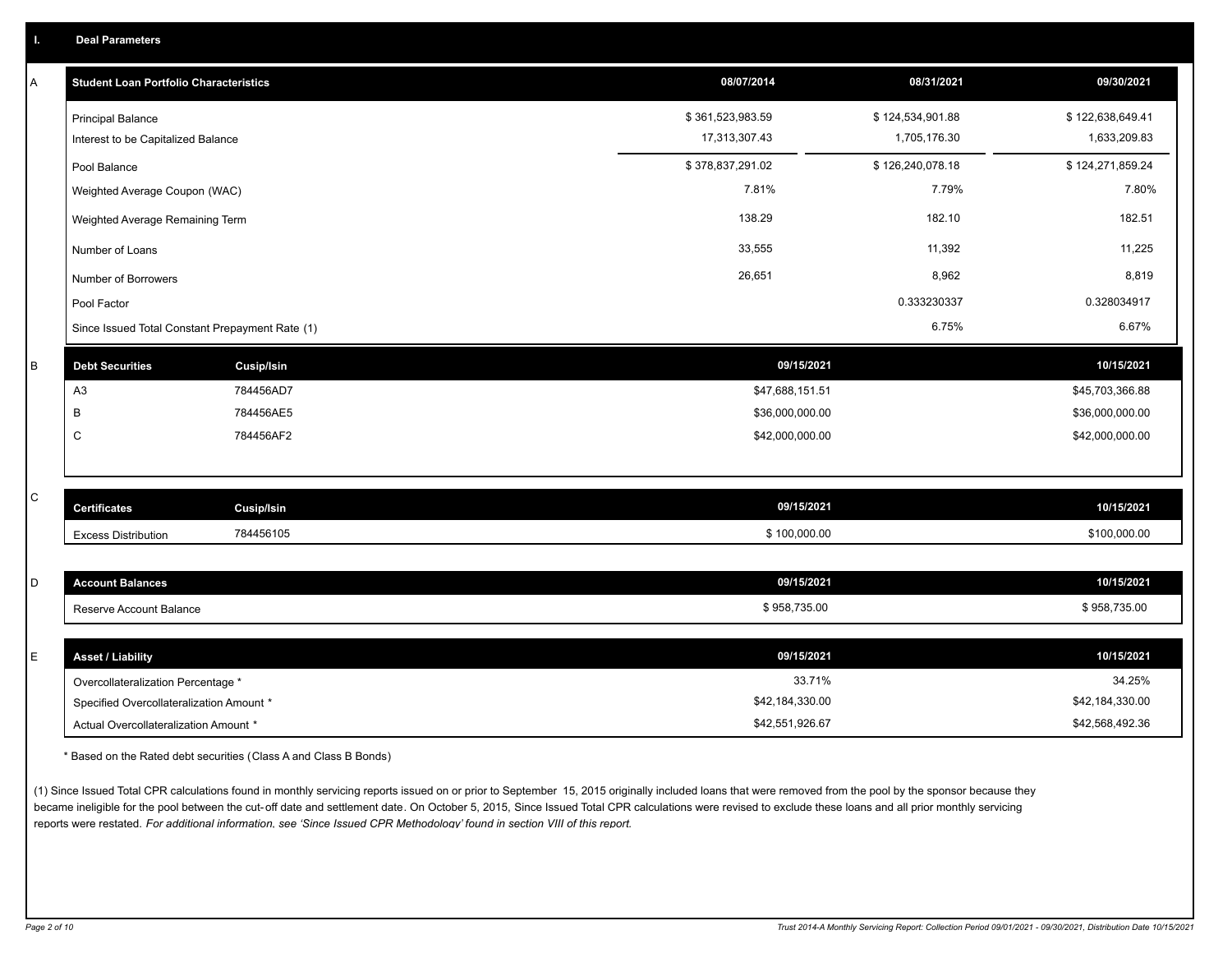### **II. 2014-A Trust Activity 09/01/2021 through 09/30/2021**

| A | <b>Student Loan Principal Receipts</b> |                |
|---|----------------------------------------|----------------|
|   | <b>Borrower Principal</b>              | 2,095,652.62   |
|   | Seller Principal Reimbursement         | 0.00           |
|   | Servicer Principal Reimbursement       | 0.00           |
|   | <b>Other Principal Deposits</b>        | 0.00           |
|   | <b>Total Principal Receipts</b>        | \$2,095,652.62 |

#### B **Student Loan Interest Receipts**

| <b>Total Interest Receipts</b>  | \$652,742.88 |
|---------------------------------|--------------|
| Other Interest Deposits         | 5.282.91     |
| Servicer Interest Reimbursement | 0.00         |
| Seller Interest Reimbursement   | 0.00         |
| <b>Borrower Interest</b>        | 647,459.97   |

| C | <b>Recoveries on Realized Losses</b>                             | \$75,019.35    |
|---|------------------------------------------------------------------|----------------|
| D | <b>Investment Income</b>                                         | \$67.40        |
| E | <b>Funds Borrowed from Next Collection Period</b>                | \$0.00         |
| F | Funds Repaid from Prior Collection Period                        | \$0.00         |
| G | <b>Loan Sale or Purchase Proceeds</b>                            | \$0.00         |
| H | <b>Initial Deposits to Collection Account</b>                    | \$0.00         |
|   | <b>Excess Transferred from Other Accounts</b>                    | \$0.00         |
| J | <b>Borrower Benefit Reimbursements</b>                           | \$0.00         |
| Κ | <b>Gross Swap Receipt</b>                                        | \$0.00         |
|   | <b>Other Deposits</b>                                            | \$0.00         |
| M | <b>Other Fees Collected</b>                                      | \$0.00         |
| N | <b>AVAILABLE FUNDS</b>                                           | \$2,823,482.25 |
| O | Non-Cash Principal Activity During Collection Period             | \$199,400.15   |
| P | Aggregate Purchased Amounts by the Depositor, Servicer or Seller | \$0.00         |
| Q | Aggregate Loan Substitutions                                     | \$0.00         |
|   |                                                                  |                |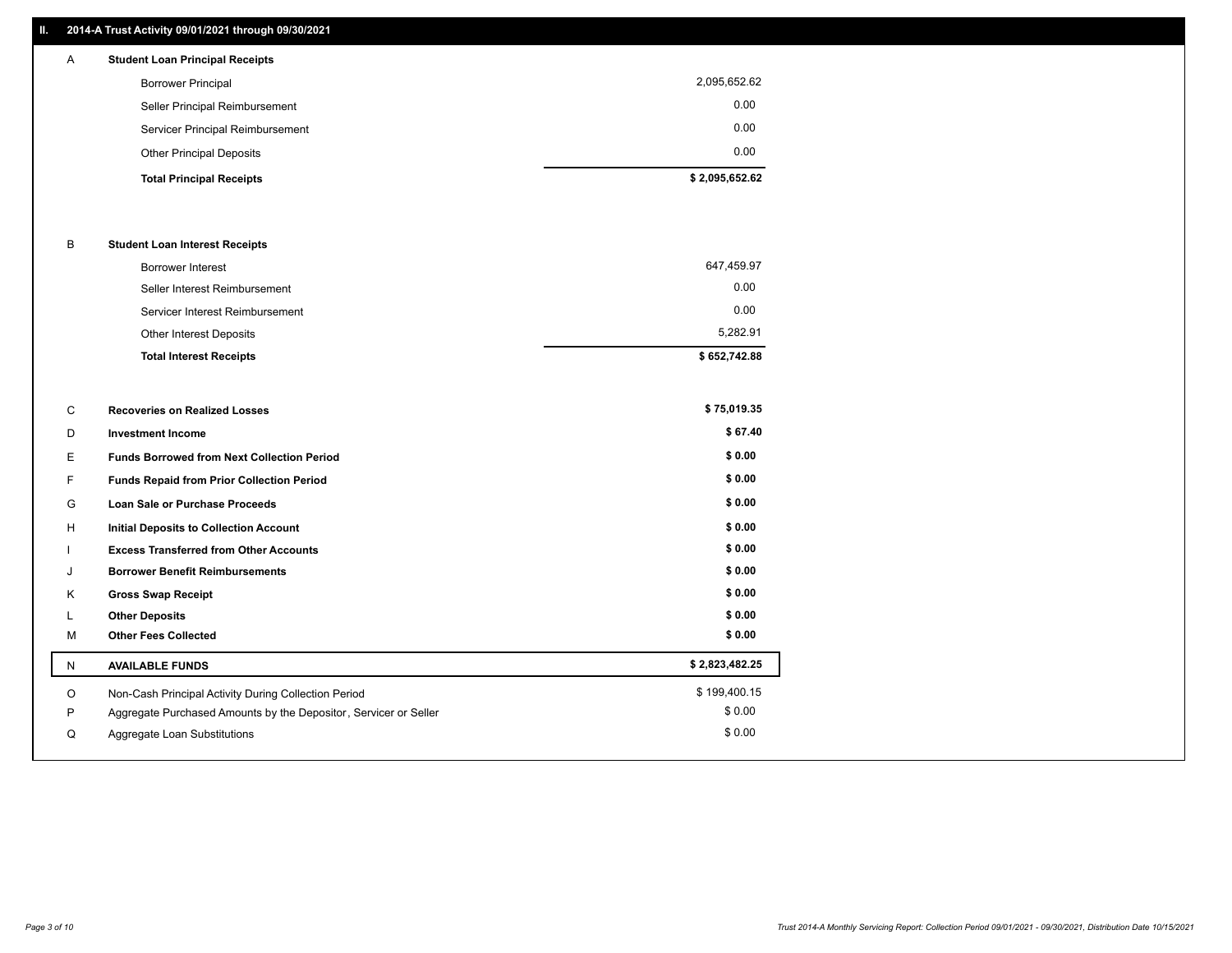|                   |                         | 09/30/2021               |         |           | 08/31/2021       |                |                          |         |           |                  |                |
|-------------------|-------------------------|--------------------------|---------|-----------|------------------|----------------|--------------------------|---------|-----------|------------------|----------------|
|                   |                         | <b>Wtd Avg</b><br>Coupon | # Loans | Principal |                  | % of Principal | <b>Wtd Avg</b><br>Coupon | # Loans | Principal |                  | % of Principal |
| INTERIM:          | IN SCHOOL               |                          | 8.45%   | 38        | \$601,007.26     | 0.484%         |                          | 8.31%   | 44        | \$695,044.99     | 0.551%         |
|                   | <b>GRACE</b>            |                          | 8.67%   | 26        | \$334,608.78     | 0.269%         |                          | 9.16%   | 20        | \$237,616.96     | 0.188%         |
|                   | <b>DEFERMENT</b>        |                          | 8.52%   | 446       | \$5,965,874.59   | 4.801%         |                          | 8.44%   | 479       | \$6,469,085.40   | 5.124%         |
| <b>REPAYMENT:</b> | <b>CURRENT</b>          |                          | 7.68%   | 9,772     | \$103,519,659.75 | 83.301%        |                          | 7.66%   | 10,137    | \$107,994,718.00 | 85.547%        |
|                   | 30-59 DAYS DELINQUENT   |                          | 8.69%   | 161       | \$2,218,428.28   | 1.785%         |                          | 8.51%   | 188       | \$3,254,631.80   | 2.578%         |
|                   | 60-89 DAYS DELINQUENT   |                          | 8.80%   | 75        | \$1,266,476.82   | 1.019%         |                          | 8.93%   | 99        | \$1,284,972.21   | 1.018%         |
|                   | 90-119 DAYS DELINQUENT  |                          | 8.90%   | 78        | \$1,182,133.85   | 0.951%         |                          | 8.49%   | 71        | \$1,013,151.48   | 0.803%         |
|                   | 120-149 DAYS DELINQUENT |                          | 8.08%   | 32        | \$435,627.75     | 0.351%         |                          | 8.92%   | 38        | \$504,745.66     | 0.400%         |
|                   | 150-179 DAYS DELINQUENT |                          | 9.24%   | 27        | \$379,864.99     | 0.306%         |                          | 9.05%   | 31        | \$541,749.79     | 0.429%         |
|                   | > 179 DAYS DELINQUENT   |                          | 8.83%   | 21        | \$345,647.35     | 0.278%         |                          | 8.42%   | 19        | \$275,504.76     | 0.218%         |
|                   | FORBEARANCE             |                          | 8.09%   | 549       | \$8,022,529.82   | 6.456%         |                          | 8.45%   | 266       | \$3,968,857.13   | 3.144%         |
| <b>TOTAL</b>      |                         |                          |         | 11,225    | \$124,271,859.24 | 100.00%        |                          |         | 11,392    | \$126,240,078.18 | 100.00%        |
|                   |                         |                          |         |           |                  |                |                          |         |           |                  |                |

Percentages may not total 100% due to rounding \*

\*\* Smart Option Interest Only loans and \$25 Fixed Payment loans classified as in repayment whether student borrowers are in school, in grace, in deferment or required to make full principal and interest payments on their l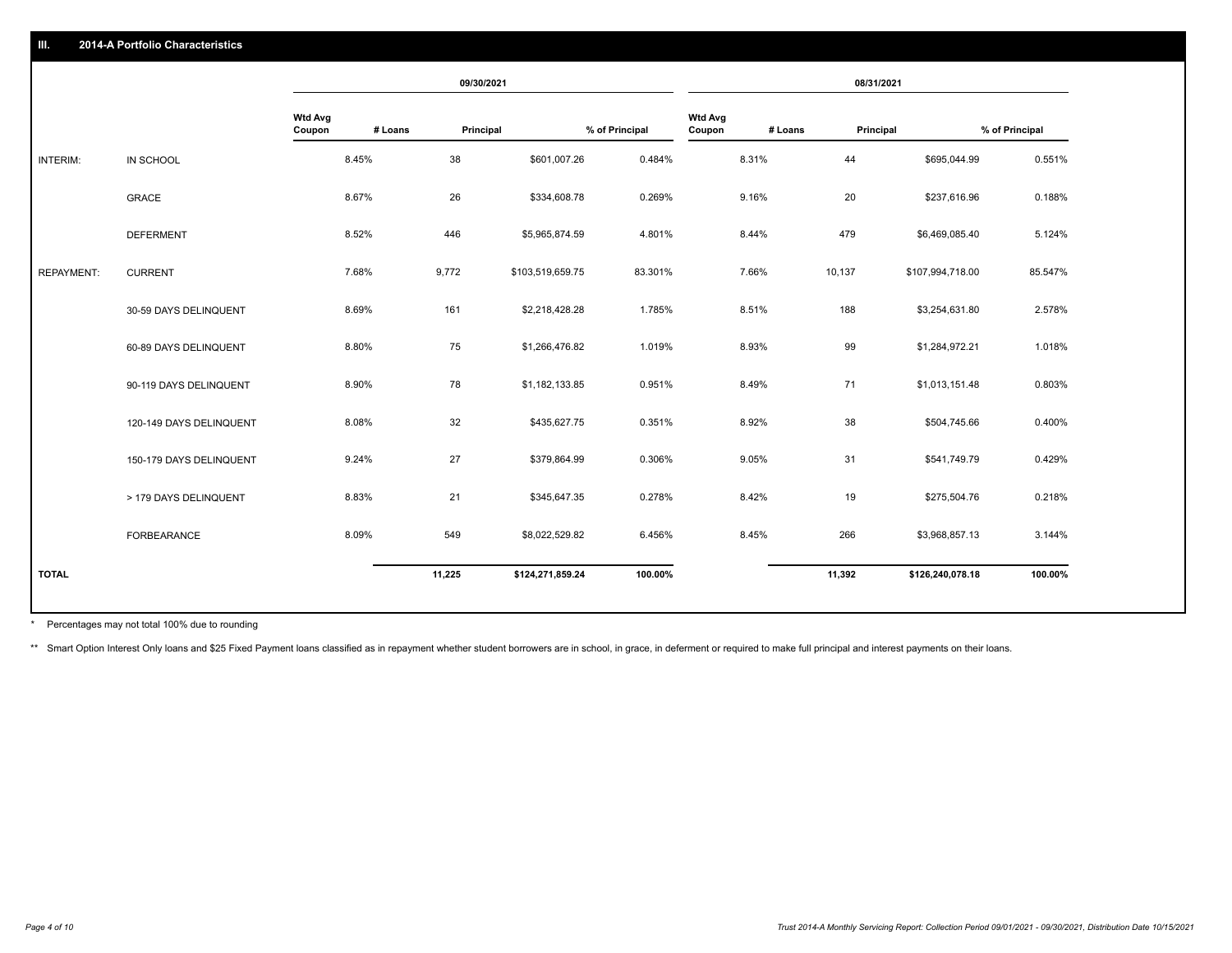|                                                         | 9/30/2021        | 8/31/2021        |
|---------------------------------------------------------|------------------|------------------|
| Pool Balance                                            | \$124,271,859.24 | \$126,240,078.18 |
| Total # Loans                                           | 11,225           | 11,392           |
| Total # Borrowers                                       | 8,819            | 8,962            |
| Weighted Average Coupon                                 | 7.80%            | 7.79%            |
| Weighted Average Remaining Term                         | 182.51           | 182.10           |
| Percent of Pool - Cosigned                              | 93.6%            | 93.6%            |
| Percent of Pool - Non Cosigned                          | 6.4%             | 6.4%             |
| Borrower Interest Accrued for Period                    | \$783,916.58     | \$820,771.07     |
| Outstanding Borrower Interest Accrued                   | \$3,738,829.48   | \$3,860,981.10   |
| Gross Principal Realized Loss - Periodic *              | \$65,149.57      | \$66,266.18      |
| Gross Principal Realized Loss - Cumulative *            | \$17,565,848.67  | \$17,500,699.10  |
| Delinquent Principal Purchased by Servicer - Periodic   | \$0.00           | \$0.00           |
| Delinquent Principal Purchased by Servicer - Cumulative | \$0.00           | \$0.00           |
| Recoveries on Realized Losses - Periodic                | \$75,019.35      | \$34,343.61      |
| Recoveries on Realized Losses - Cumulative              | \$2,329,430.63   | \$2,254,411.28   |
| Net Losses - Periodic                                   | $-$9,869.78$     | \$31,922.57      |
| Net Losses - Cumulative                                 | \$15,236,418.04  | \$15,246,287.82  |
| <b>Cumulative Gross Defaults</b>                        | \$17,565,848.67  | \$17,500,699.10  |
| Change in Gross Defaults                                | \$65,149.57      | \$66,266.18      |
| Non-Cash Principal Activity - Capitalized Interest      | \$247,815.54     | \$116,147.39     |
| Since Issued Total Constant Prepayment Rate (CPR) (1)   | 6.67%            | 6.75%            |
| <b>Loan Substitutions</b>                               | \$0.00           | \$0.00           |
| <b>Cumulative Loan Substitutions</b>                    | \$0.00           | \$0.00           |
| <b>Unpaid Master Servicing Fees</b>                     | \$0.00           | \$0.00           |
| <b>Unpaid Sub-Servicing Fees</b>                        | \$0.00           | \$0.00           |
| <b>Unpaid Administration Fees</b>                       | \$0.00           | \$0.00           |
| Unpaid Carryover Master Servicing Fees                  | \$0.00           | \$0.00           |
| Unpaid Carryover Sub-Servicing Fees                     | \$0.00           | \$0.00           |
| Note Interest Shortfall                                 | \$0.00           | \$0.00           |

\* In accordance with the Sub-Servicer's current policies and procedures, after September 1, 2017 loans subject to bankruptcy claims generally will not be reported as a charged- off unless and until they are delinquent for

(1) Since Issued Total CPR calculations found in monthly servicing reports issued on or prior to September 15, 2015 originally included loans that were removed from the pool by the sponsor because they became ineligible fo between the cut-off date and settlement date. On October 5, 2015, Since Issued Total CPR calculations were revised to exclude these loans and all prior monthly servicing reports were restated . For additional information, *Issued CPR Methodology' found in section VIII of this report.*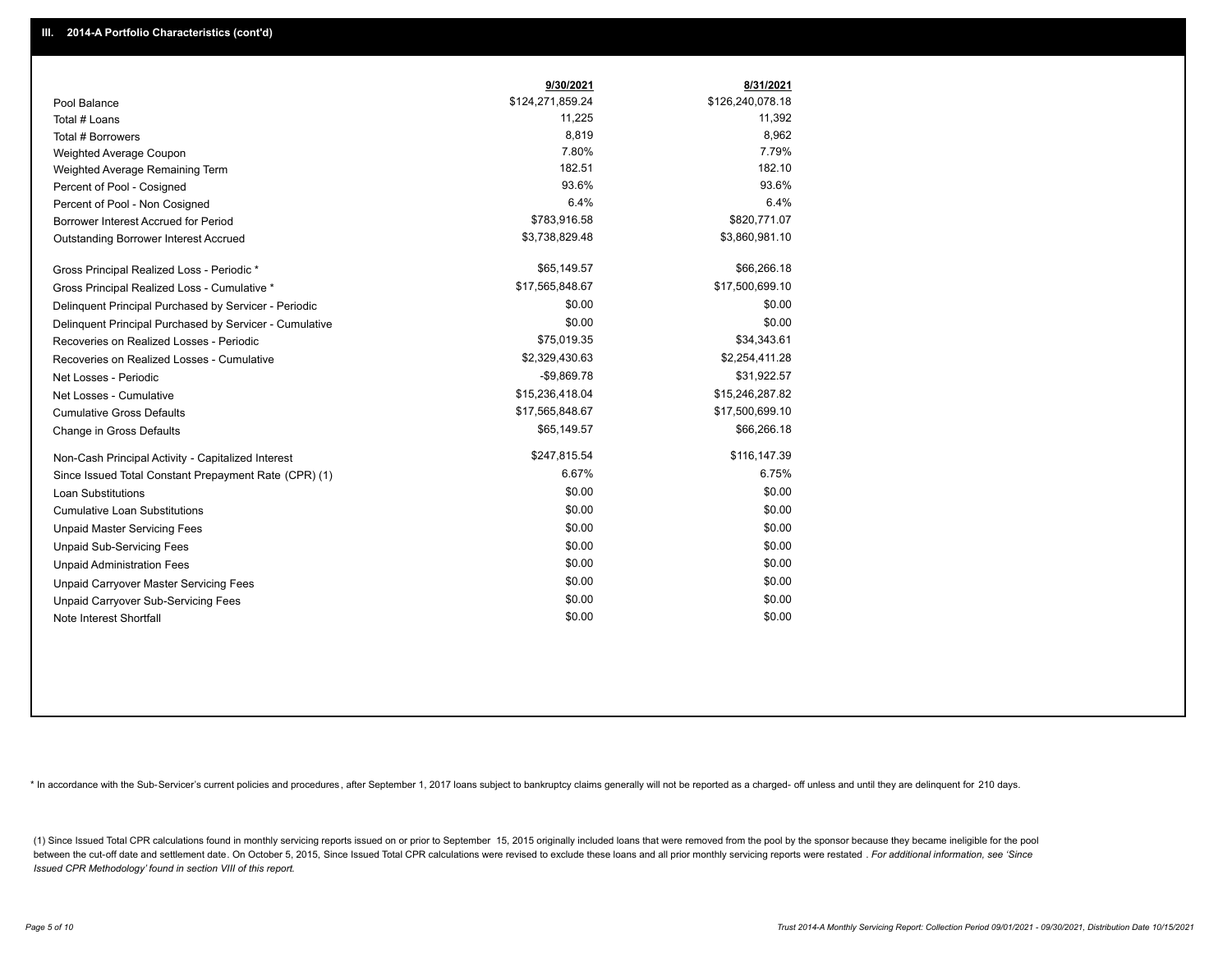## **IV. 2014-A Portfolio Statistics by Loan Program**

|                                                       | Weighted<br>Average | # LOANS | \$ AMOUNT        | $%$ *    |
|-------------------------------------------------------|---------------------|---------|------------------|----------|
| - Smart Option Deferred Loans                         | 8.11%               | 5,862   | \$65,717,492.37  | 52.882%  |
| - Smart Option Fixed Pay Loans                        | 7.72%               | 3,289   | \$43,872,286.18  | 35.303%  |
| - Smart Option Interest-Only Loans                    | 6.68%               | 2,074   | \$14,682,080.69  | 11.814%  |
| - Other Loan Programs                                 | 0.00%               | 0.00    | \$0.00           | 0.000%   |
| <b>Total</b>                                          | 7.80%               | 11,225  | \$124,271,859.24 | 100.000% |
| Prime Indexed Loans -- Monthly Reset Adjustable       |                     |         | \$0.00           |          |
| Prime Indexed Loans -- Monthly Reset Non-Adjustable   |                     |         | \$0.00           |          |
| Prime Indexed Loans -- Quarterly Reset Adjustable     |                     |         | \$0.00           |          |
| Prime Indexed Loans -- Quarterly Reset Non-Adjustable |                     |         | \$0.00           |          |
| Prime Indexed Loans -- Annual Reset                   |                     |         | \$0.00           |          |
| T-Bill Indexed Loans                                  |                     |         | \$0.00           |          |
| <b>Fixed Rate Loans</b>                               |                     |         | \$15,812,488.95  |          |
| <b>LIBOR Indexed Loans</b>                            |                     |         | \$108,459,370.29 |          |
|                                                       |                     |         |                  |          |

\* Note: Percentages may not total 100% due to rounding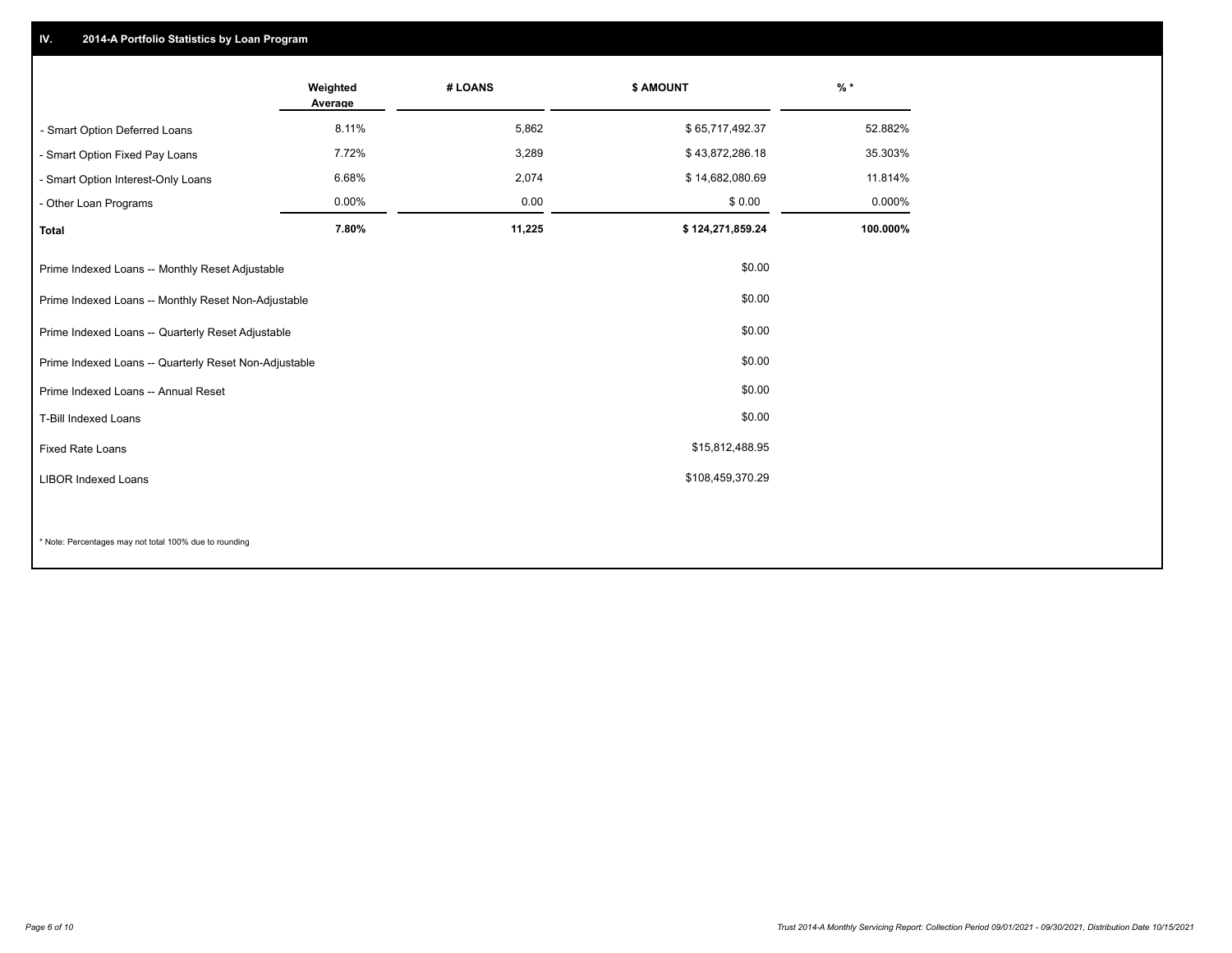| ۷. | 2014-A Reserve Account and Principal Distribution Calculations                                                                                                                                |                  |  |
|----|-----------------------------------------------------------------------------------------------------------------------------------------------------------------------------------------------|------------------|--|
|    | <b>Reserve Account</b>                                                                                                                                                                        |                  |  |
| А. |                                                                                                                                                                                               |                  |  |
|    | Specified Reserve Account Balance                                                                                                                                                             | \$958,735.00     |  |
|    | Actual Reserve Account Balance                                                                                                                                                                | \$958,735.00     |  |
| В. | <b>Principal Distribution Amount</b>                                                                                                                                                          |                  |  |
|    | Class A Notes Outstanding<br>i.                                                                                                                                                               | \$47,688,151.51  |  |
|    | Pool Balance<br>ii.                                                                                                                                                                           | \$124,271,859.24 |  |
|    | First Priority Principal Distribution Amount (i - ii)<br>iii.                                                                                                                                 | \$0.00           |  |
|    |                                                                                                                                                                                               |                  |  |
|    | Class A and B Notes Outstanding<br>iv.                                                                                                                                                        | \$83,688,151.51  |  |
|    | First Priority Principal Distribution Amount<br>ν.                                                                                                                                            | \$0.00           |  |
|    | Pool Balance<br>vi.                                                                                                                                                                           | \$124,271,859.24 |  |
|    | Specified Overcollateralization Amount<br>vii.                                                                                                                                                | \$42,184,330.00  |  |
|    | Regular Principal Distribution Amount (iv - v) - (vi - vii)<br>viii.                                                                                                                          | \$1,600,622.27   |  |
|    | <b>Notes Outstanding</b>                                                                                                                                                                      | \$125,688,151.51 |  |
|    | ix.                                                                                                                                                                                           |                  |  |
|    | First Priority Principal Distribution Amount<br>х.                                                                                                                                            | \$0.00           |  |
|    | Regular Principal Distribution Amount<br>xi.                                                                                                                                                  | \$1,600,622.27   |  |
|    | Available Funds (after payment of waterfall items A through J) *<br>xii.                                                                                                                      | \$768,324.71     |  |
|    | Additional Principal Distribution Amount (min(ix - x - xi, xiii))<br>xiii.                                                                                                                    | \$384,162.36     |  |
|    | * Represents 50% of value if the principal balance of the notes is greater than 10% of initial principal balance of the notes or the Class A and Class B note are reduced to 0, otherwise the |                  |  |

full value is shown.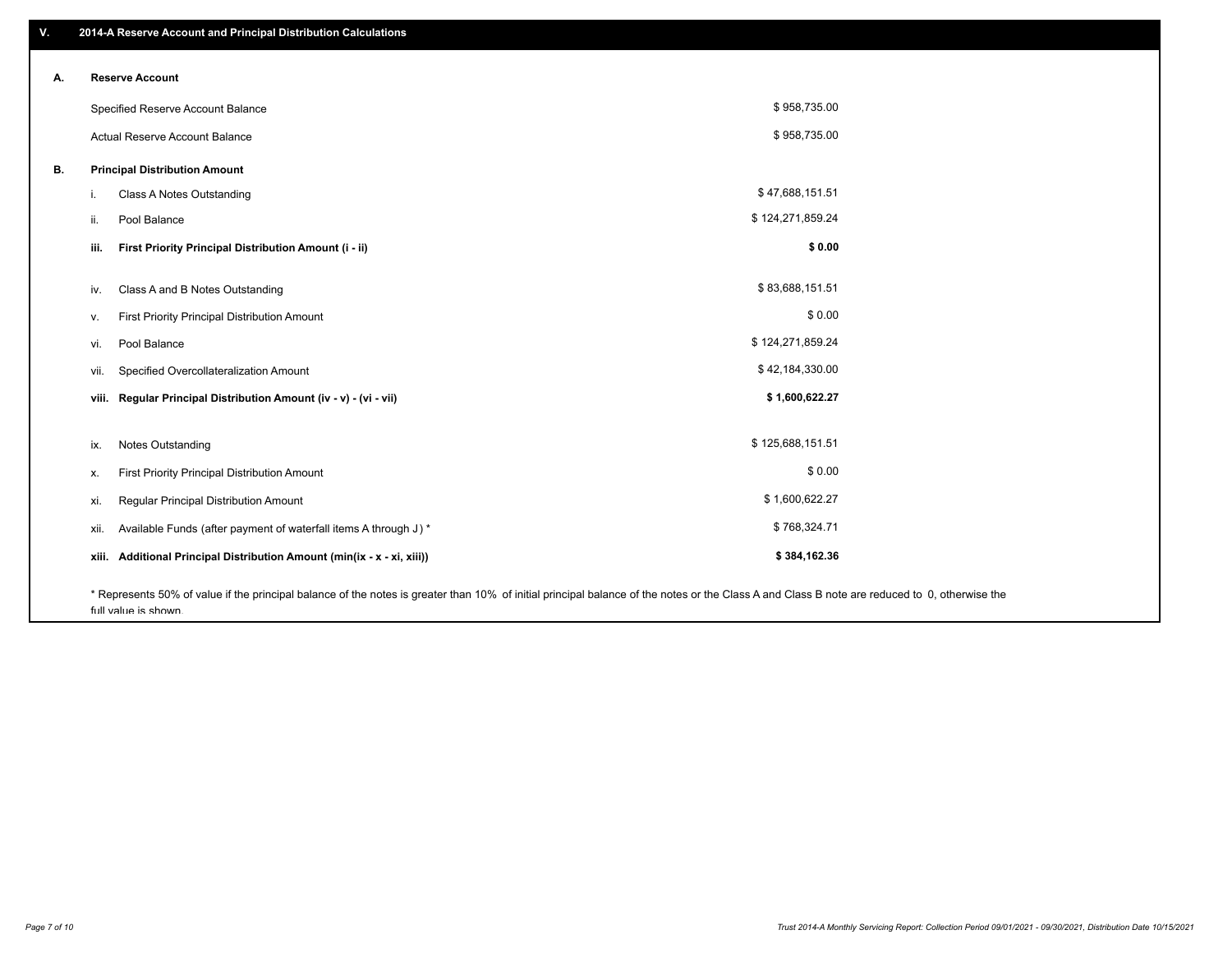| 2014-A Waterfall for Distributions<br>VI.                                                                                                                                                             |                            |                      |
|-------------------------------------------------------------------------------------------------------------------------------------------------------------------------------------------------------|----------------------------|----------------------|
|                                                                                                                                                                                                       | Paid                       | <b>Funds Balance</b> |
| <b>Total Available Funds</b>                                                                                                                                                                          |                            | \$2,823,482.25       |
| <b>Trustee Fees</b><br>Α                                                                                                                                                                              | \$15,750.00                | \$2,807,732.25       |
| В<br>i. Master Servicing Fees                                                                                                                                                                         | \$5,238.71                 | \$2,802,493.54       |
| ii. Sub-Servicing Fees                                                                                                                                                                                | \$86,441.14                | \$2,716,052.40       |
| C<br>i. Administration Fees                                                                                                                                                                           | \$6,667.00                 | \$2,709,385.40       |
| ii. Unreimbursed Administrator Advances plus any Unpaid                                                                                                                                               | \$0.00                     | \$2,709,385.40       |
| D<br>Class A Noteholders Interest Distribution Amount                                                                                                                                                 | \$62,938.42                | \$2,646,446.98       |
| E<br><b>First Priority Principal Payment</b>                                                                                                                                                          | \$0.00                     | \$2,646,446.98       |
| F.<br>Class B Noteholders Interest Distribution Amount                                                                                                                                                | \$120,000.00               | \$2,526,446.98       |
| G<br>Class C Noteholders Interest Distribution Amount                                                                                                                                                 | \$157,500.00               | \$2,368,946.98       |
| н<br>Reinstatement Reserve Account                                                                                                                                                                    | \$0.00                     | \$2,368,946.98       |
| Regular Principal Distribution                                                                                                                                                                        | \$1,600,622.27             | \$768,324.71         |
| J<br>i. Carryover Master Servicing Fees                                                                                                                                                               | \$0.00                     | \$768,324.71         |
| ii. Carryover Sub-servicing Fees                                                                                                                                                                      | \$0.00                     | \$768,324.71         |
| Additional Principal Distribution Amount<br>K                                                                                                                                                         | \$384,162.36               | \$384,162.35         |
| Unpaid Expenses of Trustee<br>L                                                                                                                                                                       | \$0.00                     | \$384,162.35         |
| М<br>Unpaid Expenses of Administrator                                                                                                                                                                 | \$0.00                     | \$384,162.35         |
| Remaining Funds to the Excess Distribution Certificateholder<br>N                                                                                                                                     | \$384,162.35               | \$0.00               |
| <b>Waterfall Conditions</b>                                                                                                                                                                           |                            |                      |
|                                                                                                                                                                                                       |                            |                      |
| <b>Class C Noteholders' Interest Distribution Condition</b><br>Α.                                                                                                                                     |                            |                      |
| i.<br>Pool Balance                                                                                                                                                                                    | \$124,271,859.24           |                      |
| Class A and B Notes Outstanding<br>ii.                                                                                                                                                                | \$83,688,151.51<br>148.49% |                      |
| Class C Noteholders' Interest Distribution Ratio (i / ii)<br>iii.                                                                                                                                     | 110.00%                    |                      |
| Minimum Ratio<br>iv.<br>Is the Class C Noteholders' Interest Distribution Condition Satisfied (iii > iv)                                                                                              | Υ                          |                      |
| v.                                                                                                                                                                                                    |                            |                      |
| * Note: If the Class C Noteholders' Interest Distribution Condition is satisfied then the amount of interest accrued at the Class C Rate for the Accrual Period is Released on the distribution Date. |                            |                      |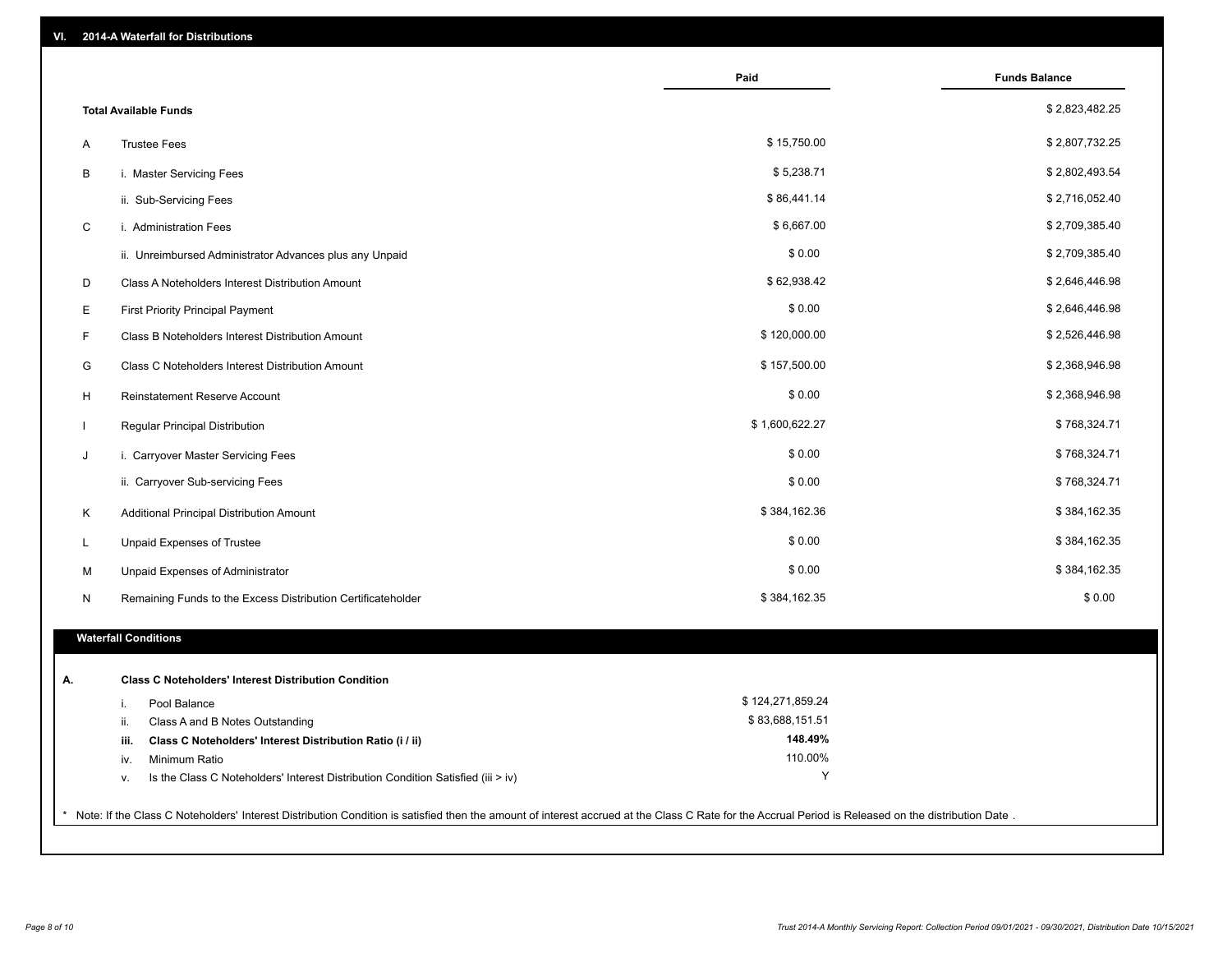| <b>Distribution Amounts</b>                                |                         |                         |                         |
|------------------------------------------------------------|-------------------------|-------------------------|-------------------------|
|                                                            | A3                      | B                       | C                       |
| Cusip/Isin                                                 | 784456AD7               | 784456AE5               | 784456AF2               |
| <b>Beginning Balance</b>                                   | \$47,688,151.51         | \$36,000,000.00         | \$42,000,000.00         |
| Index                                                      | <b>LIBOR</b>            | <b>FIXED</b>            | <b>FIXED</b>            |
| Spread/Fixed Rate                                          | 1.50%                   | 4.00%                   | 4.50%                   |
| Record Date (Days Prior to Distribution)                   | 1 NEW YORK BUSINESS DAY | 1 NEW YORK BUSINESS DAY | 1 NEW YORK BUSINESS DAY |
| Accrual Period Begin                                       | 9/15/2021               | 9/15/2021               | 9/15/2021               |
| <b>Accrual Period End</b>                                  | 10/15/2021              | 10/15/2021              | 10/15/2021              |
| Daycount Fraction                                          | 0.08333333              | 0.08333333              | 0.08333333              |
| Interest Rate*                                             | 1.58375%                | 4.00000%                | 4.50000%                |
| <b>Accrued Interest Factor</b>                             | 0.001319792             | 0.003333333             | 0.003750000             |
| <b>Current Interest Due</b>                                | \$62,938.42             | \$120,000.00            | \$157,500.00            |
| Interest Shortfall from Prior Period Plus Accrued Interest | $\mathsf{\$}$ -         | $$ -$                   | $\mathsf{\$}$ -         |
| <b>Total Interest Due</b>                                  | \$62,938.42             | \$120,000.00            | \$157,500.00            |
| <b>Interest Paid</b>                                       | \$62,938.42             | \$120,000.00            | \$157,500.00            |
| <b>Interest Shortfall</b>                                  | $\mathsf{\$}$ -         | $$ -$                   | $$ -$                   |
| <b>Principal Paid</b>                                      | \$1,984,784.63          | $$ -$                   | $\mathsf{\$}$ -         |
| <b>Ending Principal Balance</b>                            | \$45,703,366.88         | \$36,000,000.00         | \$42,000,000.00         |
| Paydown Factor                                             | 0.039695693             | 0.000000000             | 0.000000000             |
| <b>Ending Balance Factor</b>                               | 0.914067338             | 1.000000000             | 1.000000000             |

\* Pay rates for Current Distribution. For the interest rates applicable to the next distribution date, please see https://www.salliemae.com/about/investors/data/SMBabrate.txt.

**VII. 2014-A Distributions**